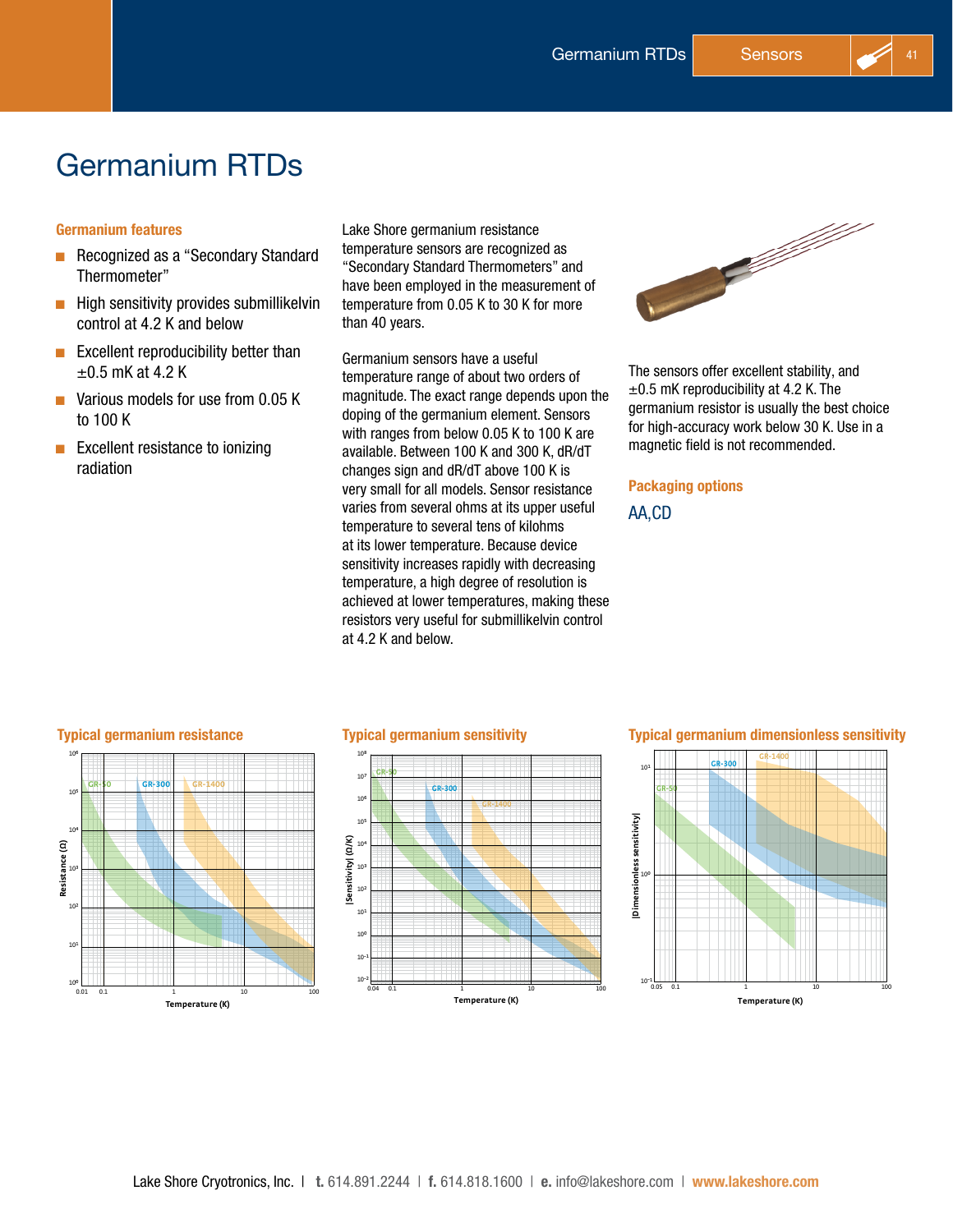#### Specifications

#### Standard curve Not applicable

Recommended excitation<sup>1</sup> 20  $\mu$ V (0.05 K to 0.1 K); 63  $\mu$ V (0.1 K to 1 K); 10 mV or less for  $T > 1$  K

Dissipation at recommended excitation 10<sup>-13</sup> W at 0.05 K, 10–7 W at 4.2 K (temperature and model dependent)

Thermal response time 200 ms at 4.2 K, 3 s at 77 K

Use in radiation Recommended for use in ionizing radiation environments—see Appendix B

Use in magnetic field Because of their strong magnetoresistance and associated orientation effect, germanium sensors are of very limited use in magnetic fields—see Appendix B

Soldering standard J-STD-001 Class 2

#### Reproducibility

|       | Short term <sup>2</sup> | Long term $3$  |
|-------|-------------------------|----------------|
| 4.2 K | $\pm 0.5$ mK            | $±1$ mK/yr     |
| 77 K  |                         | $\pm 10$ mK/yr |

*<sup>1</sup> Recommended excitation for T < 1 K based on Lake Shore calibration procedures using an AC resistance bridge—for more information refer to Appendix D and Appendix E*

*<sup>2</sup> Short-term reproducibility data is obtained by subjecting sensor to repeated thermal shocks from 305 K to 4.2 K*

*<sup>3</sup> Long-term stability data is obtained by subjecting sensor to 200 thermal shocks from 305 K to 77 K*

#### Range of use

|            | <b>Minimum limit</b> | <b>Maximum limit</b> |
|------------|----------------------|----------------------|
| GR-50-AA   | $<$ 0.05 K           | 5 K                  |
| GR-300-AA  | 0.3 K                | 100 K                |
| GR-1400-AA | 1.4 K                | 100 K                |

#### Calibrated accuracy<sup>4</sup>

|       | <b>Typical sensor accuracy<sup>4</sup></b> |               |          |  |
|-------|--------------------------------------------|---------------|----------|--|
|       | <b>GR-50</b>                               | <b>GR-300</b> | GR-1400  |  |
| 0.05K | $±5$ mK                                    |               |          |  |
| 0.3K  | $±5$ mK                                    | $±4$ mK       |          |  |
| 0.5K  | $±5$ mK                                    | $±4$ mK       |          |  |
| 1.4K  | $±6$ mK                                    | $±4$ mK       | $±4$ mK  |  |
| 4.2K  | $±6$ mK                                    | $±4$ mK       | $±4$ mK  |  |
| 77 K  |                                            | $\pm 25$ mK   | $±15$ mK |  |
| 100K  |                                            | $\pm 32$ mK   | $±18$ mK |  |



### Temperature response data table (typical)—see Appendix G for expanded response table

# *4 [(Calibration uncertainty)2 + (reproducibility)2]0.5 for more information see Appendices B, D, and E* AA package



General tolerance of  $\pm 0.005$  in [ $\pm 0.127$  mm] unless otherwise noted

## Typical magnetic field-dependent temperature errors<sup>5</sup> ΔT/T (%) at B (magnetic induction)

| Germanium           |               |                |                |  |  |  |
|---------------------|---------------|----------------|----------------|--|--|--|
| 2.5T<br>14 T<br>8 T |               |                |                |  |  |  |
| 2.0 K               | -8            | -60            |                |  |  |  |
| 4.2 K               | $-5$ to $-20$ | $-30$ to $-55$ | $-60$ to $-75$ |  |  |  |
| 10K                 | $-4$ to $-15$ | $-25$ to $-60$ | $-60$ to $-75$ |  |  |  |
| 20 K                | $-3$ to $-20$ | $-15$ to $-35$ | $-50$ to $-80$ |  |  |  |

*<sup>5</sup> Long axis of thermometer parallel to applied field*

#### Typical resistance values

| <b>GR-AA</b> | Typical resistance   Typical resistance<br>at 4.2 K | range at 4.2 K                |  |  |
|--------------|-----------------------------------------------------|-------------------------------|--|--|
| $50^{\circ}$ | 30 O                                                | $9 \Omega$ to 65 $\Omega$     |  |  |
| 300          | 950                                                 | 15 $\Omega$ to 155 $\Omega$   |  |  |
| 1400         | 17500                                               | 350 $\Omega$ to 6500 $\Omega$ |  |  |

|       |                        | <b>GR-50-AA</b>        |                       |                        | <b>GR-300-AA</b>       |                       |                        | GR-1400-AA         |                     |
|-------|------------------------|------------------------|-----------------------|------------------------|------------------------|-----------------------|------------------------|--------------------|---------------------|
|       | $\mathsf{R}^8(\Omega)$ | $dR/dT$ ( $\Omega/K$ ) | $(T/R) \cdot (dR/dT)$ | $\mathsf{R}^8(\Omega)$ | $dR/dT$ ( $\Omega/K$ ) | $(T/R) \cdot (dR/dT)$ | $\mathbf{R}^8(\Omega)$ | $dR/dT (\Omega/K)$ | $(T/R)$ · $(dR/dT)$ |
| 0.05K | 35000                  | $-3642000$             | $-5.2$                |                        |                        |                       |                        |                    |                     |
| 0.1K  | 2320                   | $-71860$               | $-3.1$                |                        |                        |                       |                        |                    |                     |
| 0.2K  | 364.6                  | $-4043$                | $-2.2$                |                        |                        |                       |                        |                    |                     |
| 0.3K  | 164.0                  | $-964.0$               | $-1.8$                | 35180                  | $-512200$              | $-4.4$                |                        |                    |                     |
| 0.5K  | 73.75                  | $-202.9$               | $-1.4$                | 5443                   | $-34800$               | $-3.2$                |                        |                    |                     |
| 1.0K  | 33.55                  | $-31.33$               | $-0.93$               | 875.7                  | $-1901$                | $-2.2$                |                        |                    |                     |
| 1.4K  | 24.73                  | $-13.15$               | $-0.74$               | 448.6                  | $-581.3$               | $-1.8$                | 35890                  | -94790             | $-3.7$              |
| 2.0K  | 19.32                  | $-6.167$               | $-0.64$               | 248.8                  | $-187.4$               | $-1.5$                | 11040                  | $-16670$           | $-3.0$              |
| 4.2 K | 13.66                  | $-1.036$               | $-0.32$               | 94.46                  | $-26.56$               | $-1.2$                | 1689                   | $-861.9$           | $-2.1$              |
| 10K   |                        |                        |                       | 33.20                  | $-3.97$                | $-1.2$                | 252.8                  | $-61.95$           | $-2.5$              |
| 40 K  |                        |                        |                       | 7.79                   | $-0.235$               | $-1.2$                | 9.57                   | $-0.449$           | $-1.9$              |
| 77.4K |                        |                        |                       | 3.50                   | $-0.050$               | $-1.1$                | 3.55                   | $-0.050$           | $-1.1$              |
| 100K  |                        |                        |                       | 2.72                   | $-0.024$               | $-0.88$               | 2.80                   | $-0.021$           | $-0.74$             |
|       |                        |                        |                       |                        |                        |                       |                        |                    |                     |